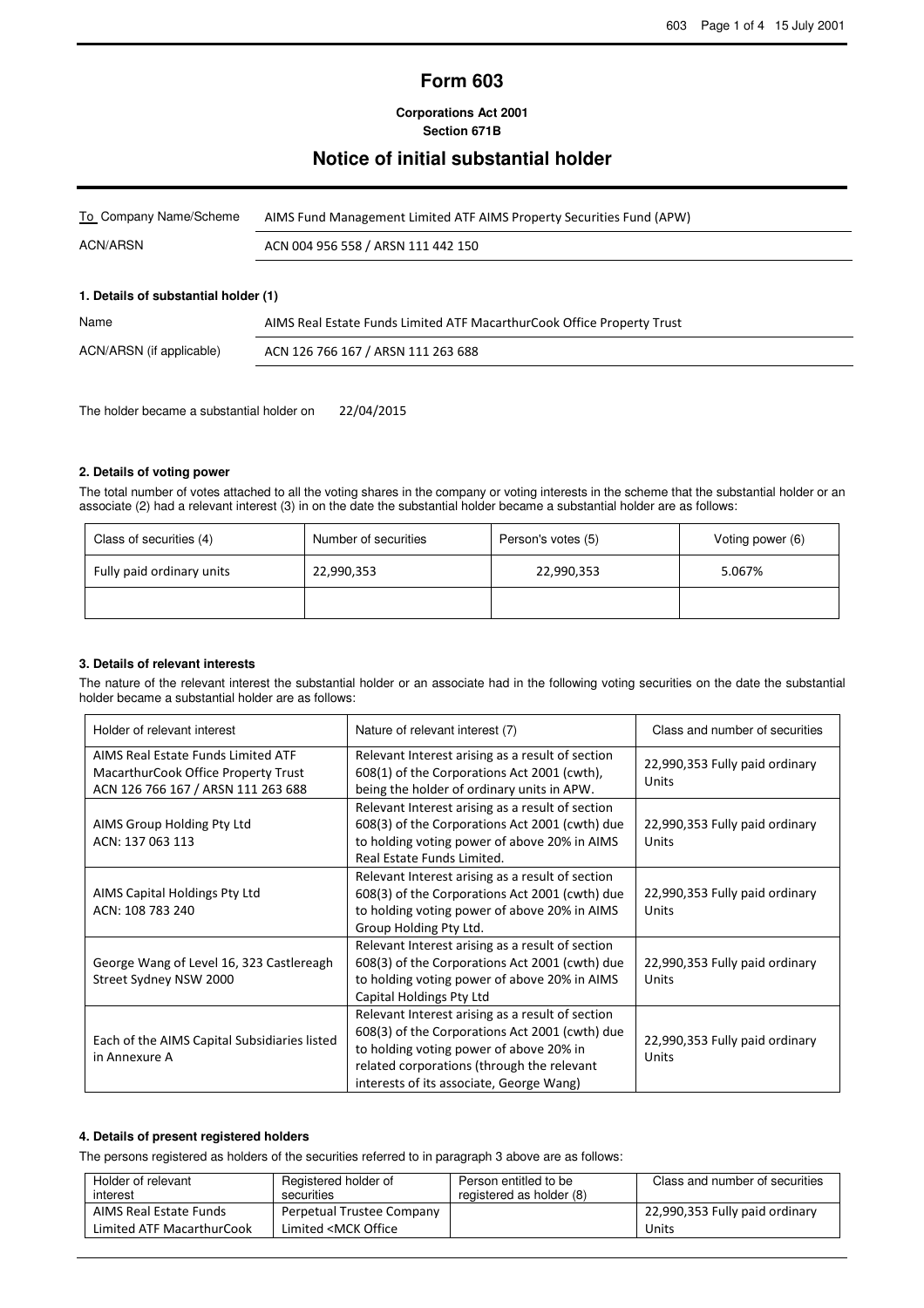| <b>Office Property Trust</b><br>ACN 126 766 167 / ARSN 111<br>263 688        | Property Trust A/C><br>ACN: 000 001 007                                                                  |                                                |
|------------------------------------------------------------------------------|----------------------------------------------------------------------------------------------------------|------------------------------------------------|
| AIMS Group Holding Pty Ltd<br>(AIMS Capital)<br>ACN: 137 063 113             | Perpetual Trustee Company<br>Limited <mck office<br="">Property Trust A/C&gt;<br/>ACN: 000 001 007</mck> | 22,990,353 Fully paid ordinary<br><b>Units</b> |
| AIMS Capital Holdings Pty Ltd<br>ACN: 108 783 240                            | Perpetual Trustee Company<br>Limited <mck office<br="">Property Trust A/C&gt;<br/>ACN: 000 001 007</mck> | 22,990,353 Fully paid ordinary<br>Units        |
| George Wang of Level 16, 323<br>Castlereagh Street Sydney<br><b>NSW 2000</b> | Perpetual Trustee Company<br>Limited <mck office<br="">Property Trust A/C&gt;<br/>ACN: 000 001 007</mck> | 22,990,353 Fully paid ordinary<br>Units        |
| Each of the AIMS Capital<br>Subsidiaries listed in<br>Annexure A             | Perpetual Trustee Company<br>Limited <mck office<br="">Property Trust A/C&gt;<br/>ACN: 000 001 007</mck> | 22,990,353 Fully paid ordinary<br>Units        |

#### **5. Consideration**

The consideration paid for each relevant interest referred to in paragraph 3 above, and acquired in the four months prior to the day that the substantial holder became a substantial holder is as follows:

| Holder of relevant<br>interest                                                                                               | Date of acquisition | Consideration (9) |          | Class and number of securities    |
|------------------------------------------------------------------------------------------------------------------------------|---------------------|-------------------|----------|-----------------------------------|
|                                                                                                                              |                     | Cash              | Non-cash |                                   |
| AIMS Real Estate Funds<br>Limited ATF MacarthurCook<br><b>Office Property Trust</b><br>ACN 126 766 167 / ARSN 111<br>263 688 | 22 April 2015       | \$49,980          |          | 357,000 fully paid ordinary units |

### **6. Associates**

The reasons the persons named in paragraph 3 above are associates of the substantial holder are as follows:

| Name and ACN/ARSN (if applicable)                                  | Nature of association                                                     |
|--------------------------------------------------------------------|---------------------------------------------------------------------------|
| AIMS Real Estate Funds Limited<br>ACN 126 766 167                  | The Responsible Entity and Trustee of MacarthurCook Office Property Trust |
| AIMS Group Holding Pty Ltd<br>ACN: 137 063 113                     | Shareholder of AIMS Real Estate Funds Limited                             |
| AIMS Capital Holdings Pty Ltd<br>ACN: 108 783 240                  | Shareholder of AIMS Group Holding Pty Ltd                                 |
| George Wang of Level 16, 323<br>Castlereagh Street Sydney NSW 2000 | Shareholder of AIMS Capital Holdings Pty Ltd                              |
| Each of the AIMS Capital Subsidiaries<br>listed in Annexure A      | Associated entities of AIMS Real Estate Funds Limited                     |

#### **7. Addresses**

The addresses of persons named in this form are as follows:

| Name                                                  | Address                                                                |
|-------------------------------------------------------|------------------------------------------------------------------------|
| Perpetual Trustee Company Limited<br>ACN: 000 001 007 | Level 12, 123 Pitt Street, Sydney NSW 2000                             |
| AIMS Real Estate Funds Limited<br>ACN 126 766 167     | Level 16, Central Square, 323 Castlereagh Street, Sydney NSW 2000      |
| AIMS Group Holding Pty Ltd<br>ACN: 137 063 113        | Level 16, Central Square, 323 Castlereagh Street, Sydney NSW 2000      |
| AIMS Capital Holdings Pty Ltd<br>ACN: 108 783 240     | Level 16, Central Square, 323 Castlereagh Street, Sydney NSW 2000      |
| George Wang                                           | Level 16, Central Square, 323 Castlereagh Street, Sydney NSW 2000      |
| Each of the AIMS Capital Subsidiaries                 | Please refer to the list of 1 page annexed to this notice and marked A |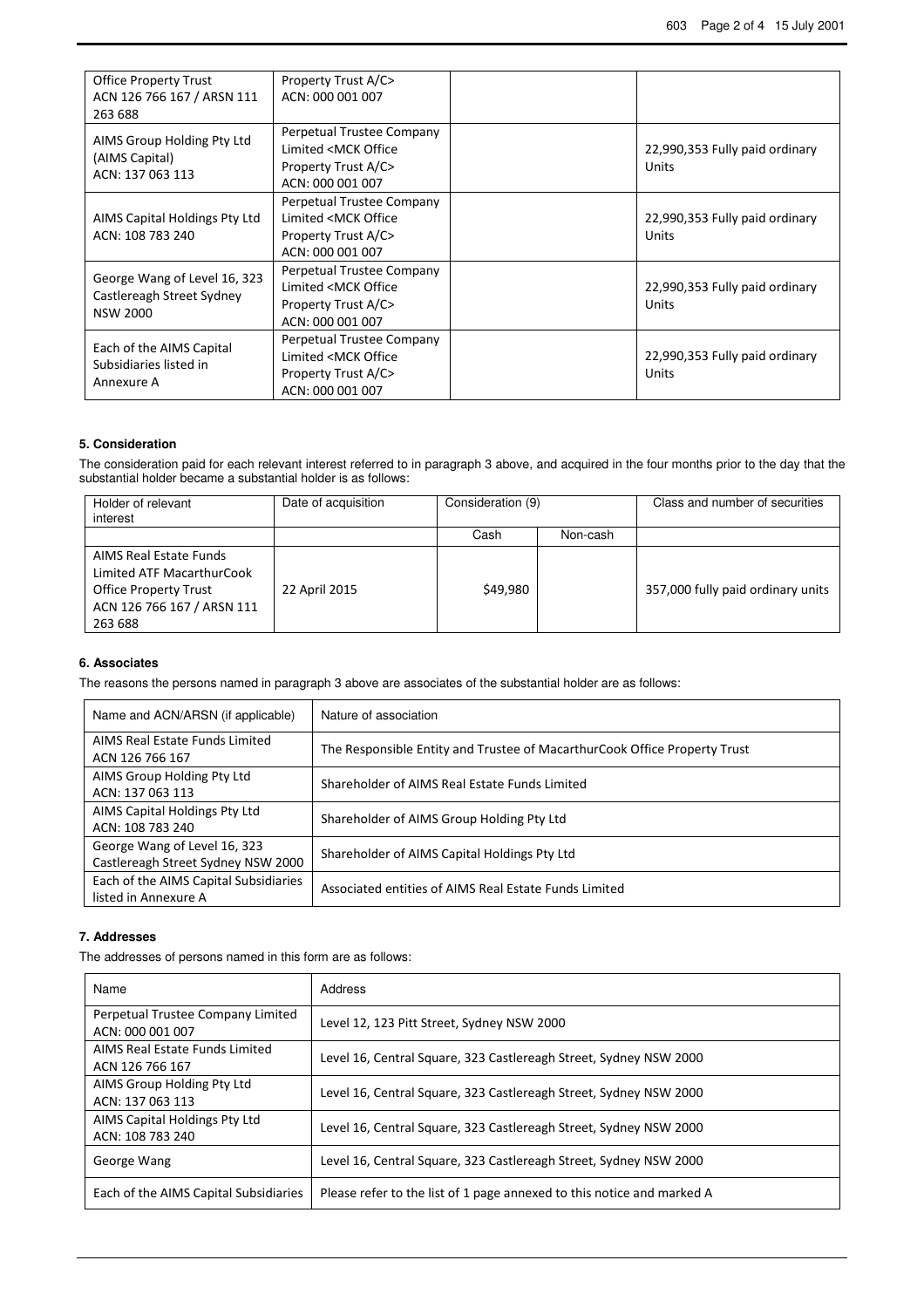| <b>Signature</b> | ザ<br>$\ddot{\phantom{a}}$ |          |                           |
|------------------|---------------------------|----------|---------------------------|
| print name       | George Wang               | capacity | <b>Executive Director</b> |
| sign here        |                           | date     | 23/04/2015                |
|                  |                           |          |                           |

#### **DIRECTIONS**

- (1) If there are a number of substantial holders with similar or related relevant interests (eg. a corporation and its related corporations, or the manager and trustee of an equity trust), the names could be included in an annexure to the form. If the relevant interests of a group of persons are essentially similar, they may be referred to throughout the form as a specifically named group if the membership of each group, with the names and addresses of members is clearly set out in paragraph 7 of the form.
- (2) See the definition of "associate" in section 9 of the Corporations Act 2001.
- (3) See the definition of "relevant interest" in sections 608 and 671B(7) of the Corporations Act 2001.
- (4) The voting shares of a company constitute one class unless divided into separate classes.
- (5) The total number of votes attached to all the voting shares in the company or voting interests in the scheme (if any) that the person or an associate has a relevant interest in.
- (6) The person's votes divided by the total votes in the body corporate or scheme multiplied by 100.
- (7) Include details of:
	- (a) any relevant agreement or other circumstances by which the relevant interest was acquired. If subsection 671B(4) applies, a copy of any document setting out the terms of any relevant agreement, and a statement by the person giving full and accurate details of any contract, scheme or arrangement, must accompany this form, together with a written statement certifying this contract, scheme or arrangement; and
	- (b) any qualification of the power of a person to exercise, control the exercise of, or influence the exercise of, the voting powers or disposal of the securities to which the relevant interest relates (indicating clearly the particular securities to which the qualification applies).

See the definition of "relevant agreement" in section 9 of the Corporations Act 2001.

- (8) If the substantial holder is unable to determine the identity of the person ( eg. if the relevant interest arises because of an option) write "unknown".
- (9) Details of the consideration must include any and all benefits, money and other, that any person from whom a relevant interest was acquired has, or may, become entitled to receive in relation to that acquisition. Details must be included even if the benefit is conditional on the happening or not of a contingency. Details must be included of any benefit paid on behalf of the substantial holder or its associate in relation to the acquisitions, even if they are not paid directly to the person from whom the relevant interest was acquired.